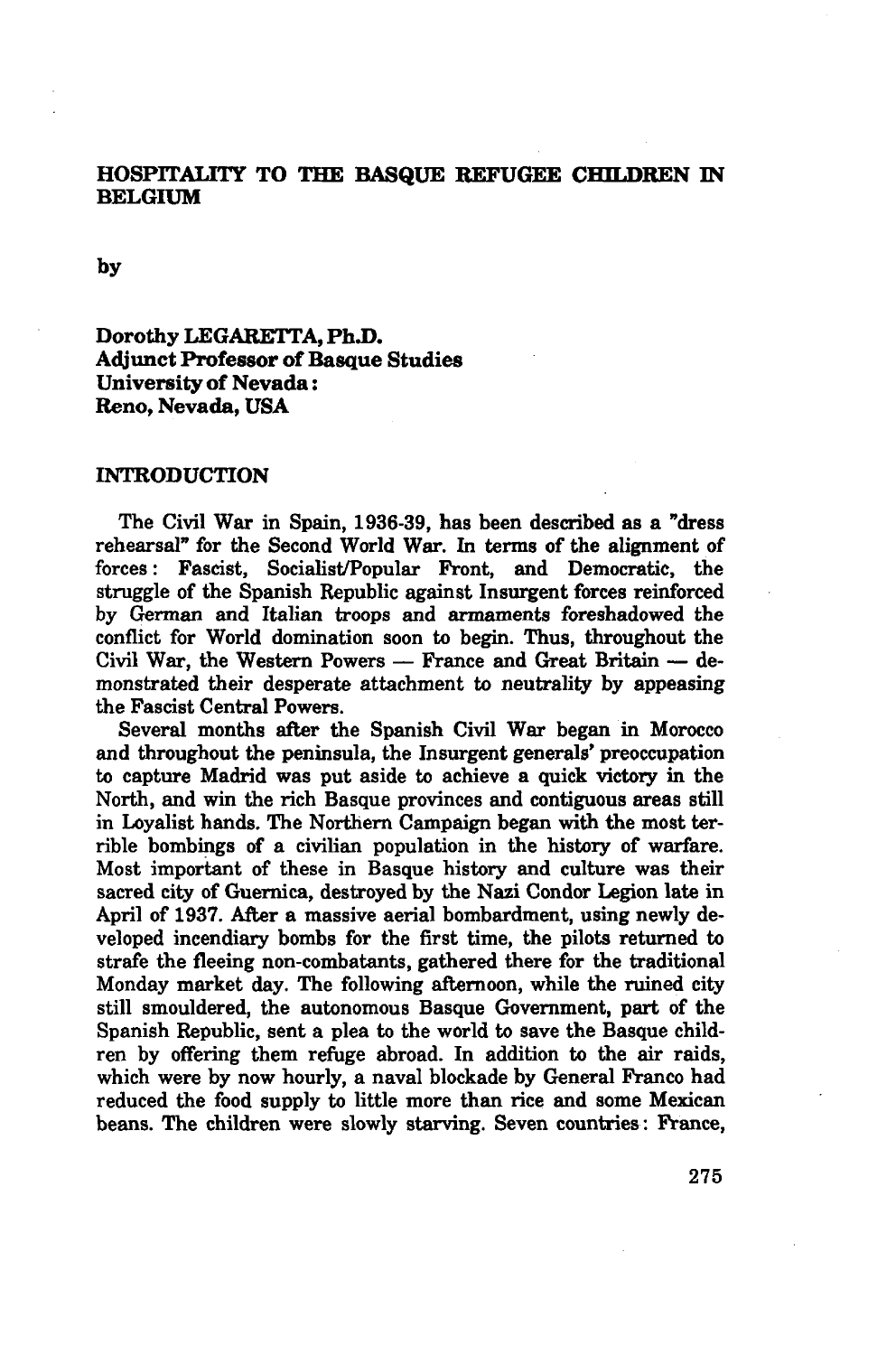Great Britain, Belgium, the USSR, Switzerland, Denmark and Mexico, offered to house, feed, and educate the Basque yougsters. The mass evacuation of some 20,000 children, aged from two years to fourteen, began at once. France, Spain's nearest neighbor, headed by Socialist Leon Blum, eventually accepted nearly 15,000 children, with about 6,000 of these sent on to Belgium, the USSR, or Switzerland after a quarantine period. Great Britain cared for nearly 4,000; the USSR, about 2,500. (1) In each of the host countries, excepting Mexico and the USSR, foster homes and funds for care came from private trade unions, political parties, and Catholic sources. The Non-intervention Pact, proposed and signed by Great Britain and France in hopes of limiting the war to Spain alone, apparently precluded official governmental assistance. With the Pact, the Western Powers believed they could maintain the illusion of neutrality. However, neither Hitler or Mussolini ever signed the agreement, and immediately violated the arms embargo to Spain. Within each of the Western Powers, trade union and Popular Front groups attacked the Pact and its one-sided arms embargo. They quickly mobilized to provide humanitarian aid to the people of Spain.

As a result, in the non-Socialist countries, it was only in Belgium that some 3,100 Basque youngsters found actual government support in the form of the "Family Allowance". Moreover, only in Belgium, of the non-Socialist host countries, did they enjoy the fruits of close cooperation between the trade unions, the Socialist and Communist political organizations and the Catholic hierarchy. No doubt because of this, the young Basque refugees never became a political embarrassment to the Belgian government. In most of the other host countries, these youg refugees served as symbols to confront the ruling regime by exposing its appeasement, or testing its professed neutrality, or its official stance of solidarity to a proletarian revolution. (2) Furthermore, only in Belgium was the initial reception for the refugees, their subsequent care, education, and the attention to maintaining Basque cultural values recalled unanimously as outstanding by those interviewed. Of the thirty who told of their experience in Belgium, all praised their boarding school or foster home

<sup>(1)</sup> These totals are from an analysis of two documents from the *Archives of the Basque Government in Exile,* Paris : *Emigration Vasca,* March 18, 1938) pp. 5-6, and the more extensive *Colonias de Ninos Expatriados* (Bayonne, February 14,1938) pp. 1-56.

<sup>(2)</sup> This is discussed in D; Legarreta's "Basque Refugee Children as Expatriates: Political Catalysts in Europe and America" in W. Douglass' *Basque Politics : A Case Study in Ethnic Nationalism,* Associated Faculty Press, Reno, 1985.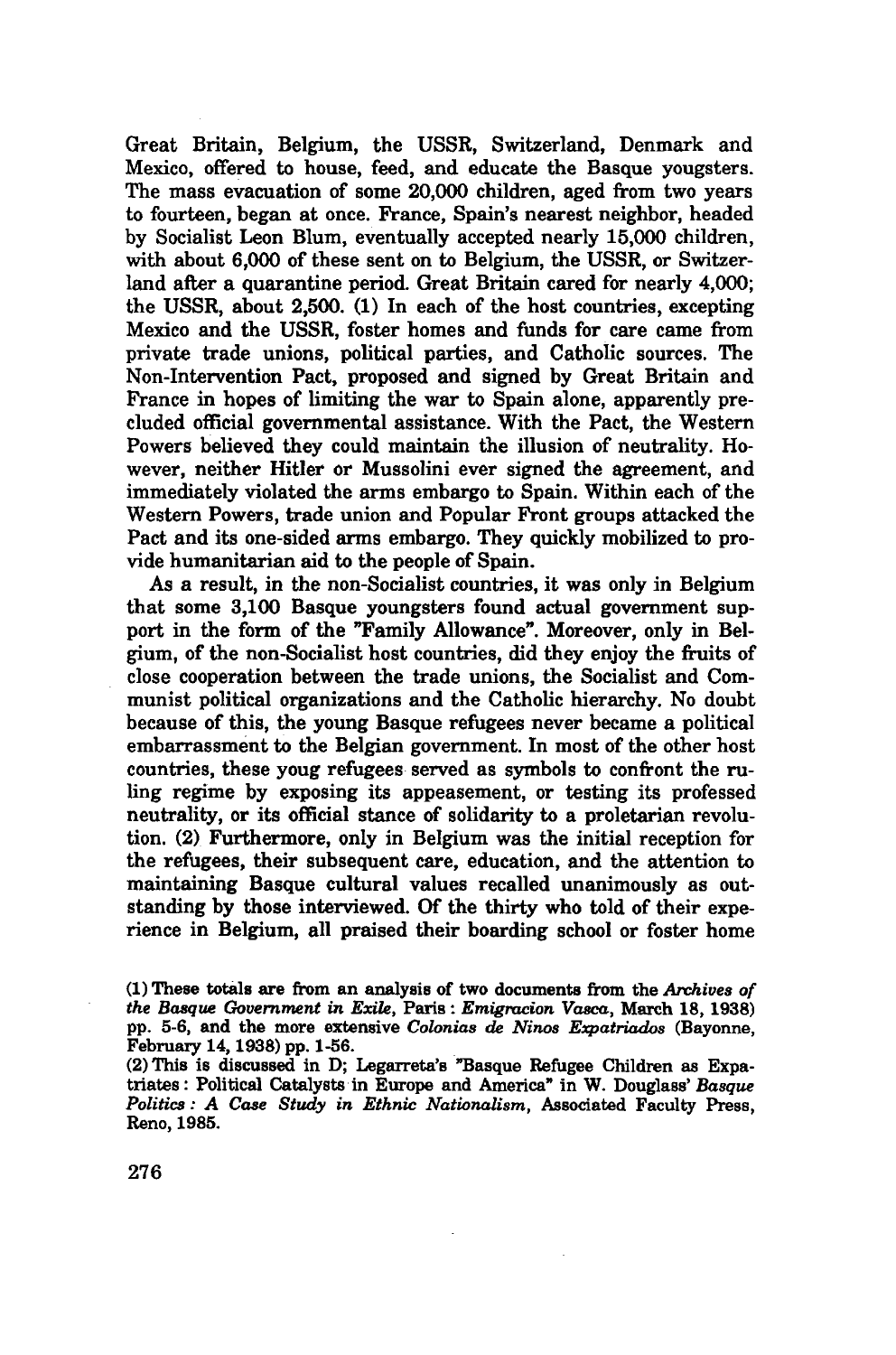### and **the** treatment they enjoyed during their years *of* exile.

## II.**BASQUE** REFUGEE CHILDREN IN BELGIUM: FLEMISH AND FRENCH HOSPITALITY

The politics **of** Belgium on the eve **of** the Spanish Civil War saw the formation **of** a stable coalition government which was dominated **by** the Socialists, with the Catholic party, and **to** a lesser extent, the Liberals as important components. Trade unions were strong, and social legislation was far-reaching, Though there was unemployment, due **to** the aftermath **of** the world-wide depression, the Benefit Fund for Family Allotments, dating from 1930, served as an economic cushion for the unemployed, those with small children, and those disabled, or otherwise unable **to** work. In Belgium, as well, Catholic Action, the great modern movement **of** lay Cathlic progressivism, was well-nurtured and effective. Communists were a tiny minority, able **to** work collectively with the Socialists. (3)

Late in 1936, following the Italian invasion in Africa, the German reoccupation **of** the Rhineland, and the conclusion **of** the French-Soviet Pact, Belgium reasserted her traditional neutrality. She saw her future as best safeguarded **by** maintaining independence from the alignments **of** the power blocks in Europe **:** the German-Italian axis and the British-French alliance were moving toward a confrontation. However, when the Insurgent coup positioned the Right against the elected Spanish Republic, both trade unions and Catholic organizations strove **to** assist the civilian population, particularly those with allegiance **to** the Republic.

Of the very first expedition **of** Basque children evacuated from Spain just after Guernica, half, or **230** in all, were chosen **to** be sent on **to** Belgium with families waiting **to** care for them, under Socialist auspices.

#### HELP FROM THE LEFT.

The Belgian Socialist press had reported on Basque President Aguirre's plea for help in evacuating women, children, and the **old** from Euzkadi (the Basque Republic) after the bombing **of** Guernica. On April **30** *Le Peuple* quoted Basque officials in Paris as stating that the civilian Basque People now could be evacuated in merchant ships already in the harbor. The officials urged the assistance **of** the French navy in this rescue work, noting that Britain was already

(3) Emile CAMMAERTS, *The Keystone of Europe* (London, 1939) pp. 192-97.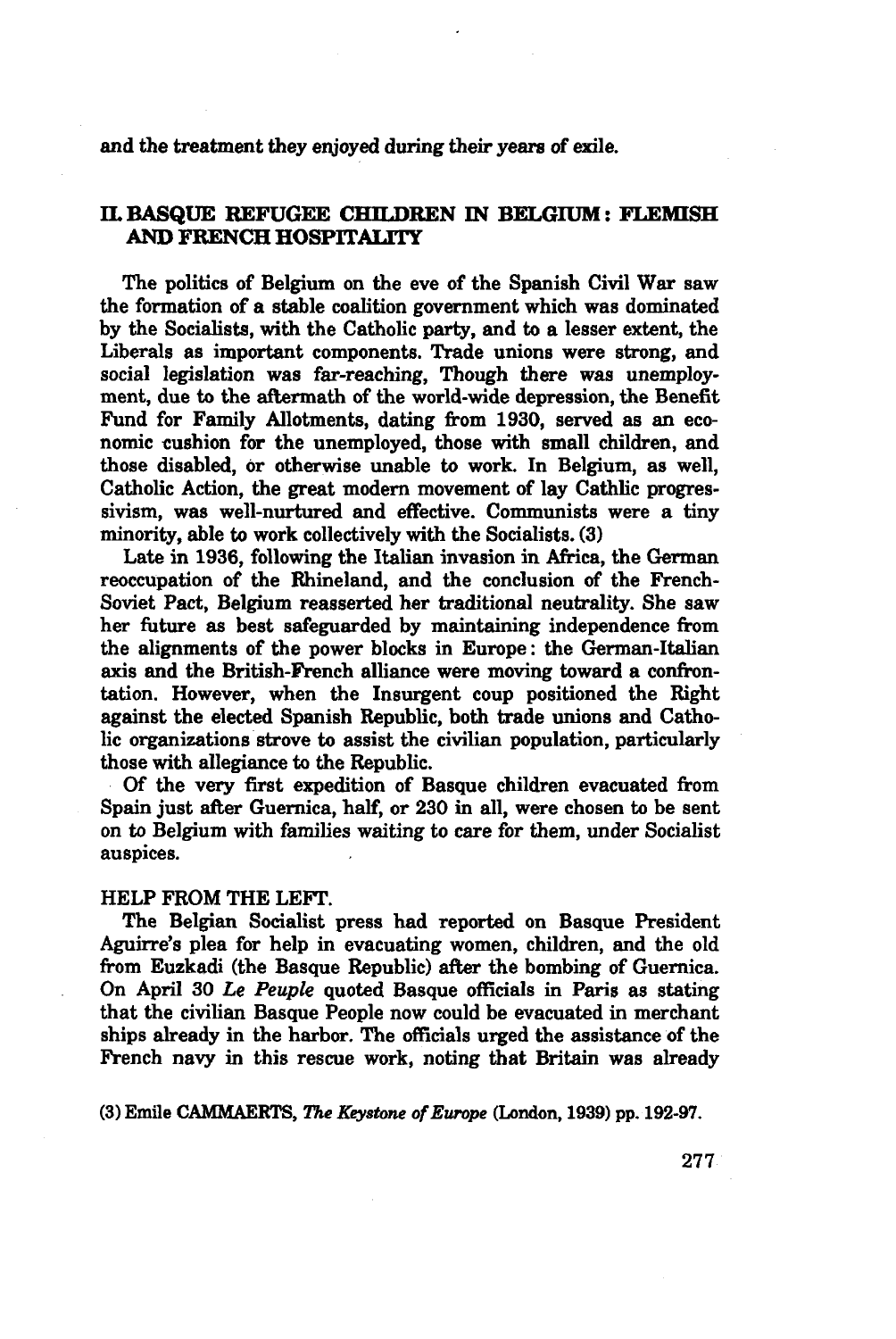evacuating such people. By May 14, new s of a more concrete, domestic nature appeared on page one : a lengthy appeal to the Socialist mothers of Belgium. The article said that, already some 630 homeless Basque children were en route from Oleron, in France, to Belgium. A home for each child had been promised by Belgian Socialists, but a serious problem had arisen. The majority of children even now on their way were boys, aged eight to twelve, but sixtyseven of eighty requests from adoptive families were for little girls :

Belgian women are saying it is more pleasurable to dress a little girl. But tragedy cannot serve to satisfy caprice or vanity. The lodging and care of a homeless child requires human solidarity beyond age or sex.

The lead article asked Belgian women to contact their regional Socialist committee that very day and state: "I admit my preference for a little girl. I am also disposed to take a boy of six to twelve years". By doing so, the article closed, 'They would be assured of the kisses of thousands of small Basque children". (4)

The arrival of the first expedition was reported the following week, as well as news that more would arrive shortly. (5) In late May, some 230 children of the 450 who had left Euzkadi for Oleron now took buses from Oleron to Paris, where they were greeted with flags and music. All then went on to Belgium. After crossing the frontier, they were given lemonade, and a strange cheese, shaped like a squash. It was found to be very rich and good, though none of the children had ever seen anything like it before. (6) The children went to the shore at Ostend, fronting the North Sea, for another, shorter quarantine period, after yet another vaccination. (7) As other expeditions with children destined for Belgium left Bilbao, the press reported that M. Spaak, the Belgian Socialist Minister of Foreign Affairs, had agreed to participate at the cabinet level in the Basque evacuation. Though the form of collaboration was unclear, as Belgium had no fleet to assist in actual transport, financial help and the lodging of refugees was expected. (8)

Immediately, hundreds of children already in France were made ready to be sent on to Belgium. Cardinal Van Roey of Belgium, ru-

- (4) Le *Peuple,* April 27,1937, p. 1.
- (5) *Ibid.,* May 14,1937, p. 1.
- (6) Luis DE CASTRESANA, *El Otro Arbol de Guernica* (Madrid, 1967), p. 83.
- *(7) Ibid.,* p. 85.
- (8) *Le Peuple,* May 20,1937, p. 1.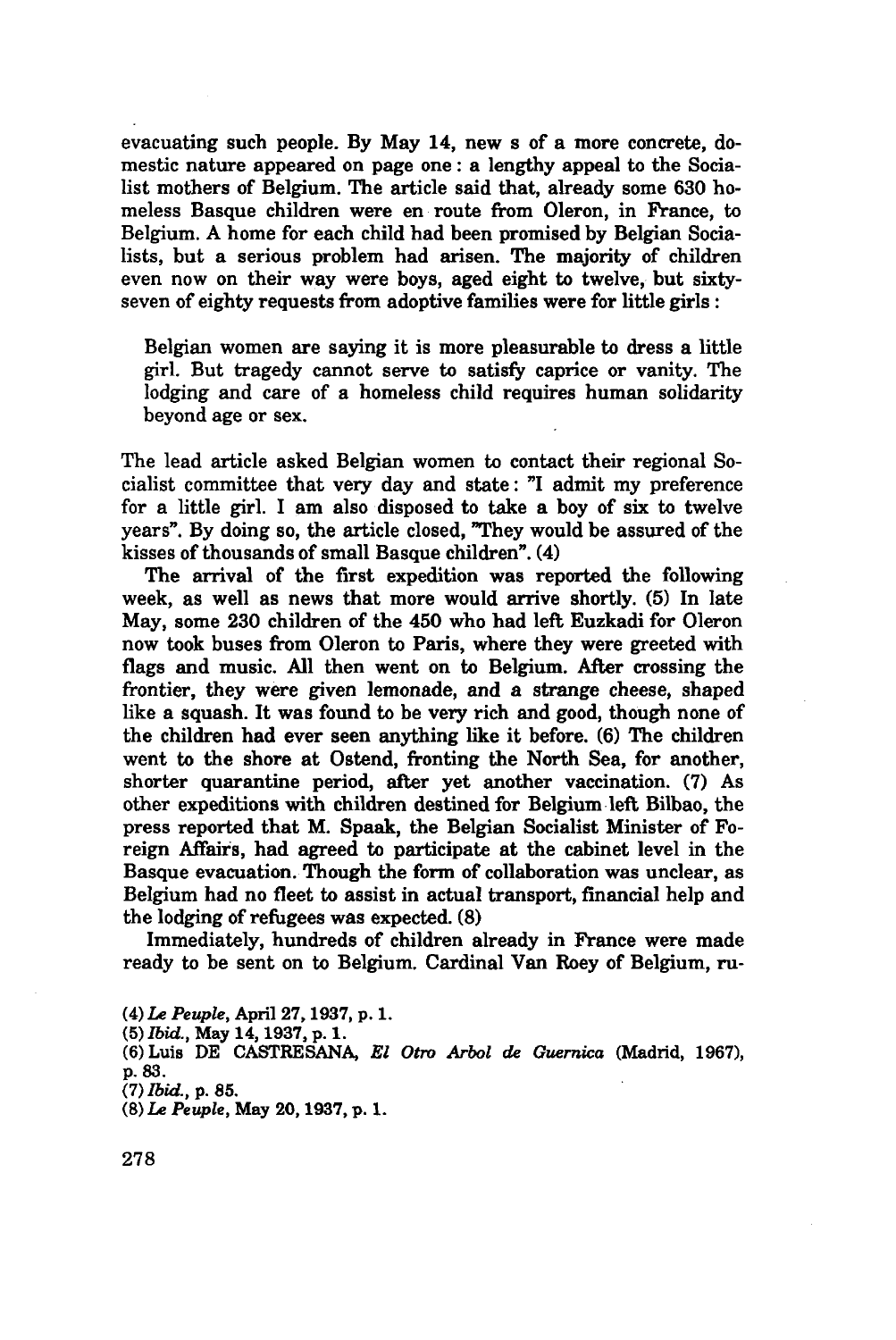mors said, was willing to take ten thousand into Catholic homes. The Socialists, Communists, the Committee for the Defense of the Spanish Republic, and the Belgian Red Cross would take others. In all, Belgium did care for nearly 3,200 children from Euzkadi, most remaining there until the outbreak of World War II. (9)

That Spring, the Belgian Communist press also published reports almost daily on the progress of the evacuation of Basque children. Within Belgium, the Committee to Aid the Children of Spain had been formed by a group of Socialist women at about the same time as its counterpart, Comité d'Accueil aux Enfants d'Espagne (CAEE) in France, in August of 1936. (10) Other groups were gradually added to the committee. Within weeks, the Secours Rouge? International, (SRI), the Friends of Nature, the International Friendship League, and the Brussels Federation of Unions became active members. Initially, money was collected after lectures and concerts to provide food and clothing for Spanish Children. Over 125,000 Belgian francs was raised in the first few months of the Committee's existence for Spain. (11) After the April appeal of President Aguirre for homes for Basque children, and entreaties from the Popular Fronts of first Euzkadi, and then Santander, the Committee turned its attention to the enlistment of adoptive families. Front page articles appealing for more adoptive homes appeared frequently, and one Belgian woman was lauded for taking in ten refugee children, certainly a heroic response. (12)

By the beginning of July, *La Voix du Peuple* commented that, although already thousands of Basque children had found adoptive homes in France and Belgium, additional thousands were on their way from the ports of Santander, and the transition centers of France were already overflowing. (13) The arrival of four hundred children was reported on July 1, with a distribution to waiting adoptive parents of a mere ten minutes. The young refugees were described as "very ill and tired, but well-disciplined and arriving singing the *Internationale'* (14)

After Bilbao fell, more basque children arrived, as did many adult refugees. They had come via Santander, or Asturias, and were reportedly a "pitiful spectacle" :

(9) *Colonia de Niüos Expatriados,* (Bayonne, February 14,1838) p. 46. (10) *La Voix du Peuple,* July 7,1937, p. **1**. (11) *Ibid,* July 1,1937, p. 1. (12) *Ibid* (13) *Ibid,* July 8,1937, p. **1**. (14) *Ibid,* July 1,1937, p. **1**.

279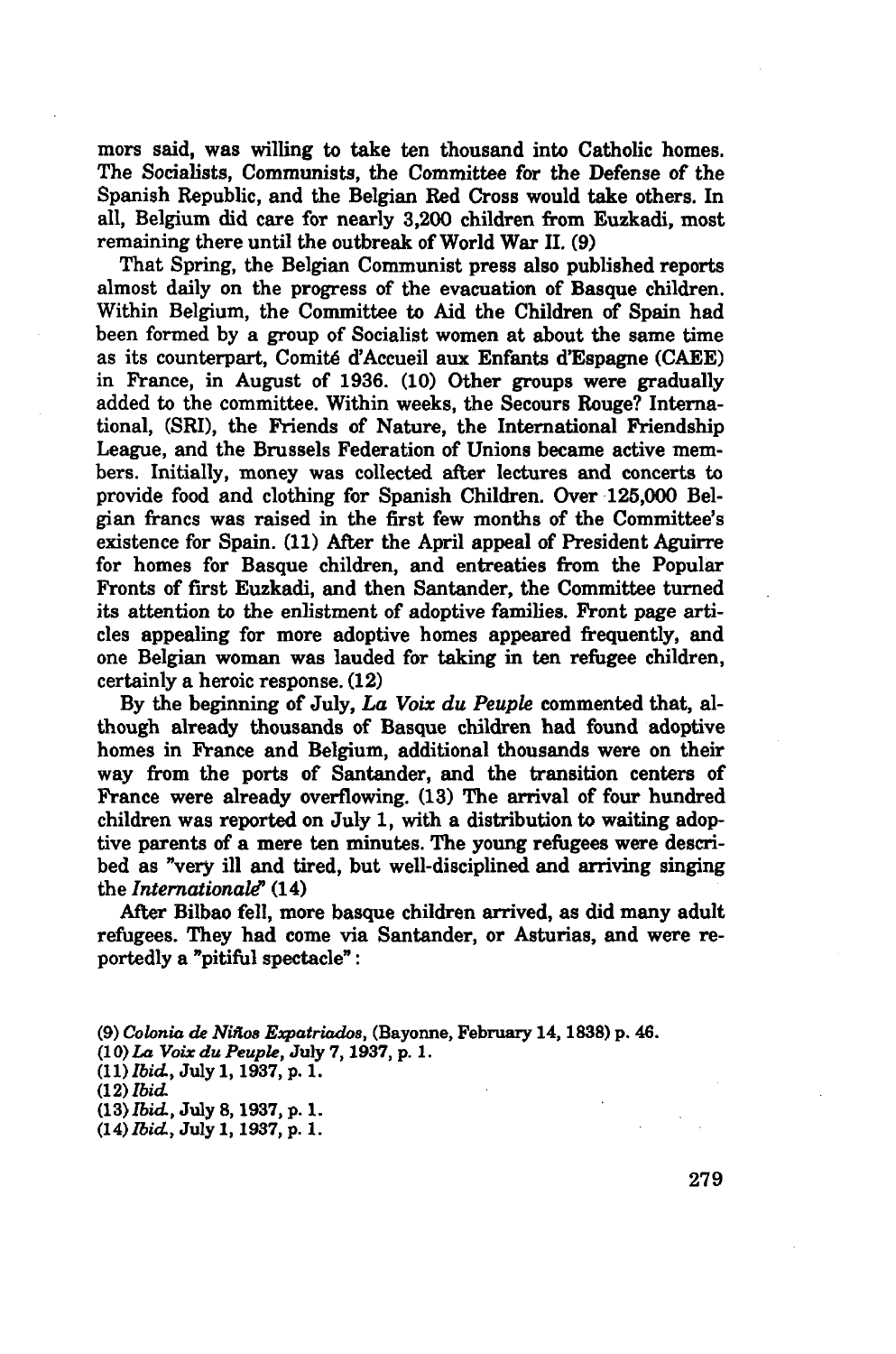Ten carloads arrived July 2 in Belgium : children like hunted animals; skeleton nursing mothers, feeble old men and women, a long procession of misery.  $(15)$ 

All the unaccompanied children were sent to adoptive homes, the older men and women to a former military sanitorium near Malines, and the others to a large chateau set in a park within Marchin, now renamed the "Belgian-Basque Home". The expedition was welcomed by a huge crowd of townsfolk, which included the Mayor of Marchin and the Minister of Foreign Affairs. One reporter wrote :

In these Basque refugees we see the profound grief of a people forced to leave their country, a people martyred by Fascist aggression. They greet us with the clenched fist, demonstrating their attachment to liberty. (16)

The nearly 2,000 children placed by the Socialists, Communists, and Committee for the Defense of the Republic were usually assigned singly to private homes. The majority were with working class families with children of their own to care for. One boy from Guernica found himself to be number thirteen in the family of a factory worker; a girl from San Sebastian was the eighth in a carpenter's home. Most lived in homes with at least two adoptive sisters and brothers :

My family was poor, but very affectionate. There were three sons, and I immediately became the "Princess", the mascot. Though the boys sat at table by age, I jumped into the chair next to "Father" and he let me stay. I spent all my allowance on sweets: what wonderful chocolates in Belgium.

The Socialists took responsibility for the largest number of children placed by secular organizations. Well over one thousand children were distributed all over Belgium and Luxembourg, with the majority housed around Brussels, and others in Mechelen, Antwerp, and Rixensart. The Communist Secours Rouge cared for 320 children; the Grupo de Defensa, 312; and the Belgian Red Cross, 192. Of this last group, many were placed in the Basque Refugee camp in Marchin. Over 1,200 children were placed under Catholic patronage.(17)

(15) **Le** *Peuple,* July 2,1937, p. **1.** *0.S) Ibid.* (17) *Colonia de Ninos Expatriados,* p. 46.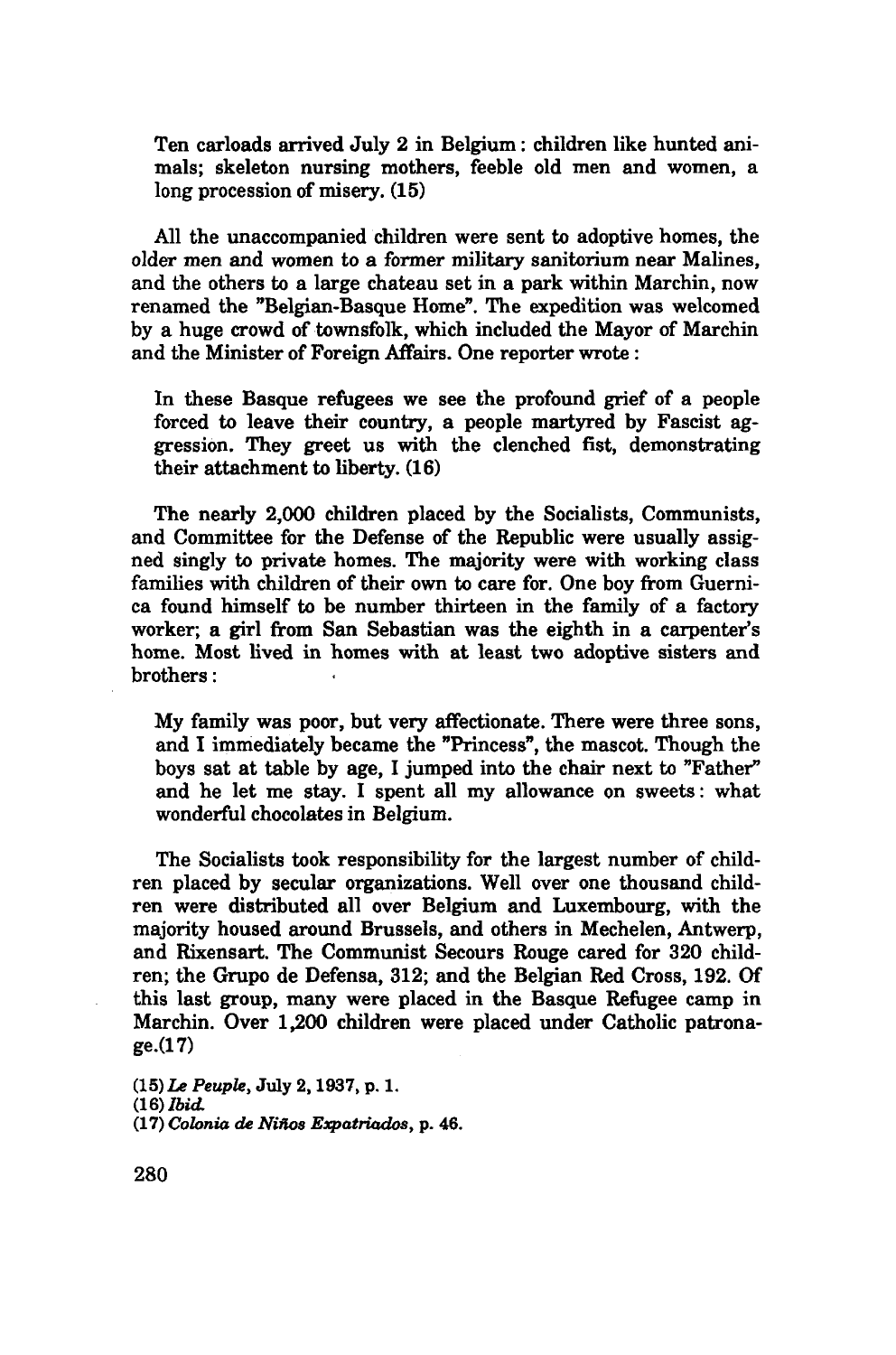### CATHOLIC HELP : THE BASKISCHE KINDERWERK

In Southern France, provisional camps were being emptied of unaccompanied children as rapidly as possible, for by July, hundreds of new youngsters were arriving from the evacuation of Santander and Asturias. Those departing under sponsorship of the Basque Nationalist party were to be sent on to the Catholic homes and institutions being arranged by Cardinal Van Roey of Mechelen. They were to be accompanied by a number of Basque priests in voluntary exile from Spain. Already, delegates from the cardinals new organization, Baskische Kinderwerk (Basque Childrens Project) had arrived in France to select children from the various quarantine colonies.

As with the prelated in Britain and France, the cardinal was responding to the appeal sent to him by the Basque Bishop Mujica. The cardinal had the letter printed in Flemish and French in diocesan newspapers throughout Belgium, adding, in his well-known handwriting :

I acknowledge a deeply moving appeal to help in this lamentable situation. Christian charity obliges us to do all possible to help the Basque children. (18)

The cardinal set three preconditions to his charitable offer :

1) that his project for care of Basque children work autonomously, without any official Basque intervention 2) that an entity be designated as responsible for the children's transport; and 3) that each child have a certificate of good health. The cardinal's personal secretary, Msgr. LeClef, was placed in charge of the administration of the project, with representatives from each of the three Belgian dioceses : Brussels, Antwerp, and Malines. (19)

The tradition of welcoming refugee children into Catholic homes in Belgium was frequently referred to in the Catholic press coverage of this new project, comparing it to similar help to the Armenian and Hungarian children in the Great War.

Most of the children quickly selected by Cardinal Van Roey's emissaries left their camps with little regret :

We were happy to leave our austere, unfriendly camp. Our welco-

(18) This document from the Archives of the Archbishop of Mechelen was made available by Martin Aguirre of Mortsel. It is undated.

(19) Alberto de Onaindia, *Experiencias del Exilio* (Buenos Aires, 1974), p. 287.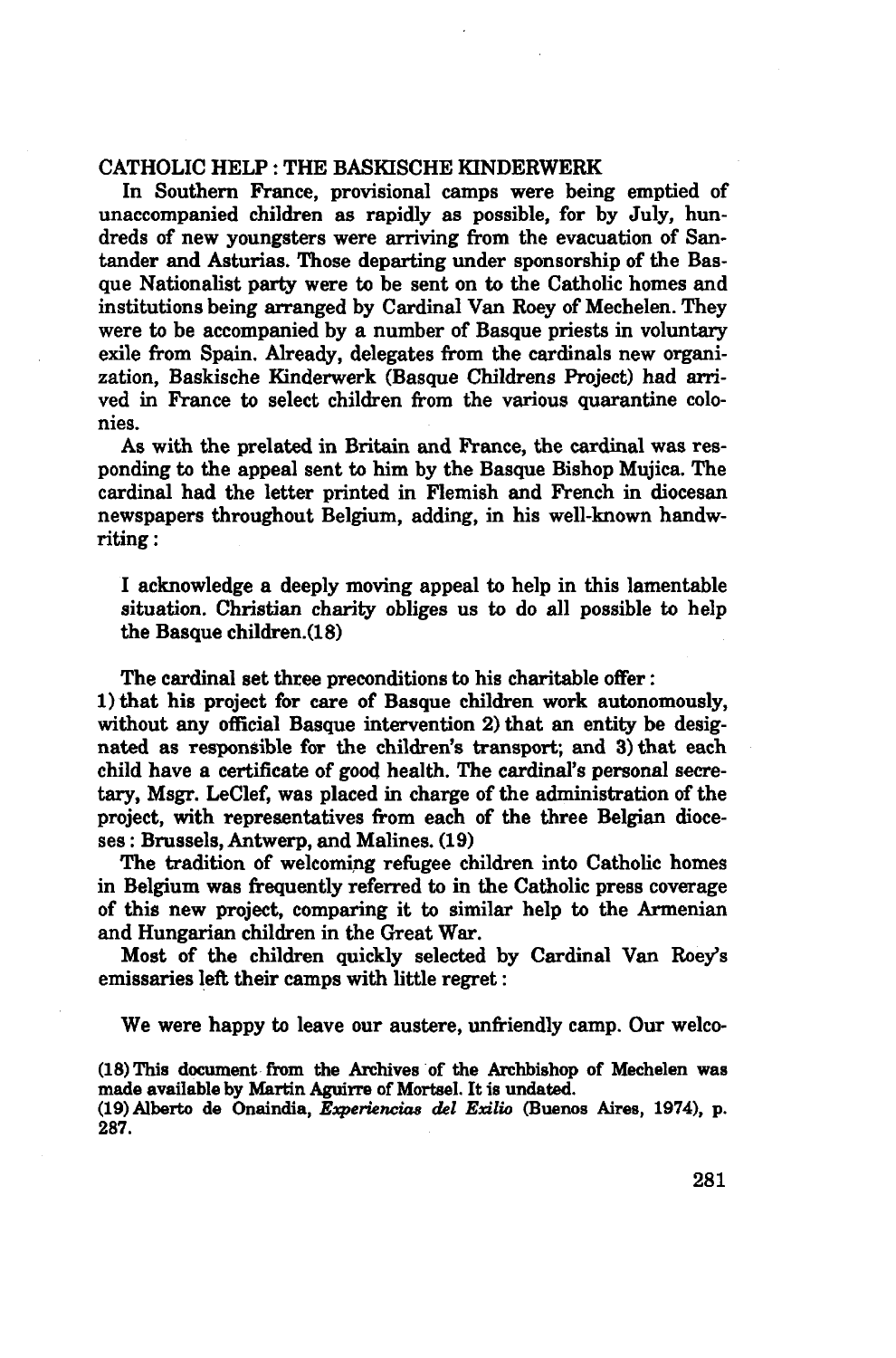me in Belgium was warm and happy. They brought us mountains of new clothes, cakes and candy. It was like a honeymoon to go to Belgium.

It was over sever weeks after the Socialist and Communist Basque children were settled in Belgium before the first contingent of children to be cared for by the cardinal arrived. They had left the transition camp in Capbreton the day before, accompanied by two Basque priests. Their arrival was described in the Catholic press as, "From a spot in Hell to a place in Paradise". (20)

The first four hundred children were dispersed, with 160 around Brussels, 90 in Mechelen, and 150 in the Antwerp. The magnanimity noted in Antwerp was displayed throughout Belgium in caring for the 1,265 Catholic-sponsored children. Some 134 families took two children from the same family, and three families took three children each. Nearly a third of the Catholic adoptive families took more than one child, trying to keep brothers and sisters together in exile.

In parish halls, train stations, and minicipal reception rooms, the distribution of refugee children went on through May, June, July, and August. Many of the older boys, the most difficult to place in each host country, were sent to live in Catholic parish houses in groups of a half dozen. Some were placed in boarding schools and orphanages in groups of ten to thirty, becoming a small minority among Belgians there. Over fifty different Catholic institutes, boarding schools, covents, pensions, and parish rectories were put to this use. (22) Those twenty-five children for example, in Duffel, in Brussels, the forty in Koningshof in Antwerp, those who lived with parish priests had very positive memories of their stay in Belgium.

Our handful of Basque boys lived with a phenomenal parish priest. He always carried his breviary and a French-basque dictionary; sometimes he mixed them up and prayed from the dictionary. Besides his work, he was carpenter, mason and painter to maintain our rooms — how he would sweat ! He began by buying enough silk to make us, himself, an ikurrifia (Basque flag), which hung from his balcony until we left. Until his death in the Belgian Congo over 20 years later, he wrote to me. A saint.

The labors of the thirtythree Basque priests under the cardinal's auspices there were fruitful. This group included young ardent Basque Nationalists, many of whose colleagues had been imprisoned or

(20) *Gazet van Antwerpen,* June 30,1937, p. 1.

282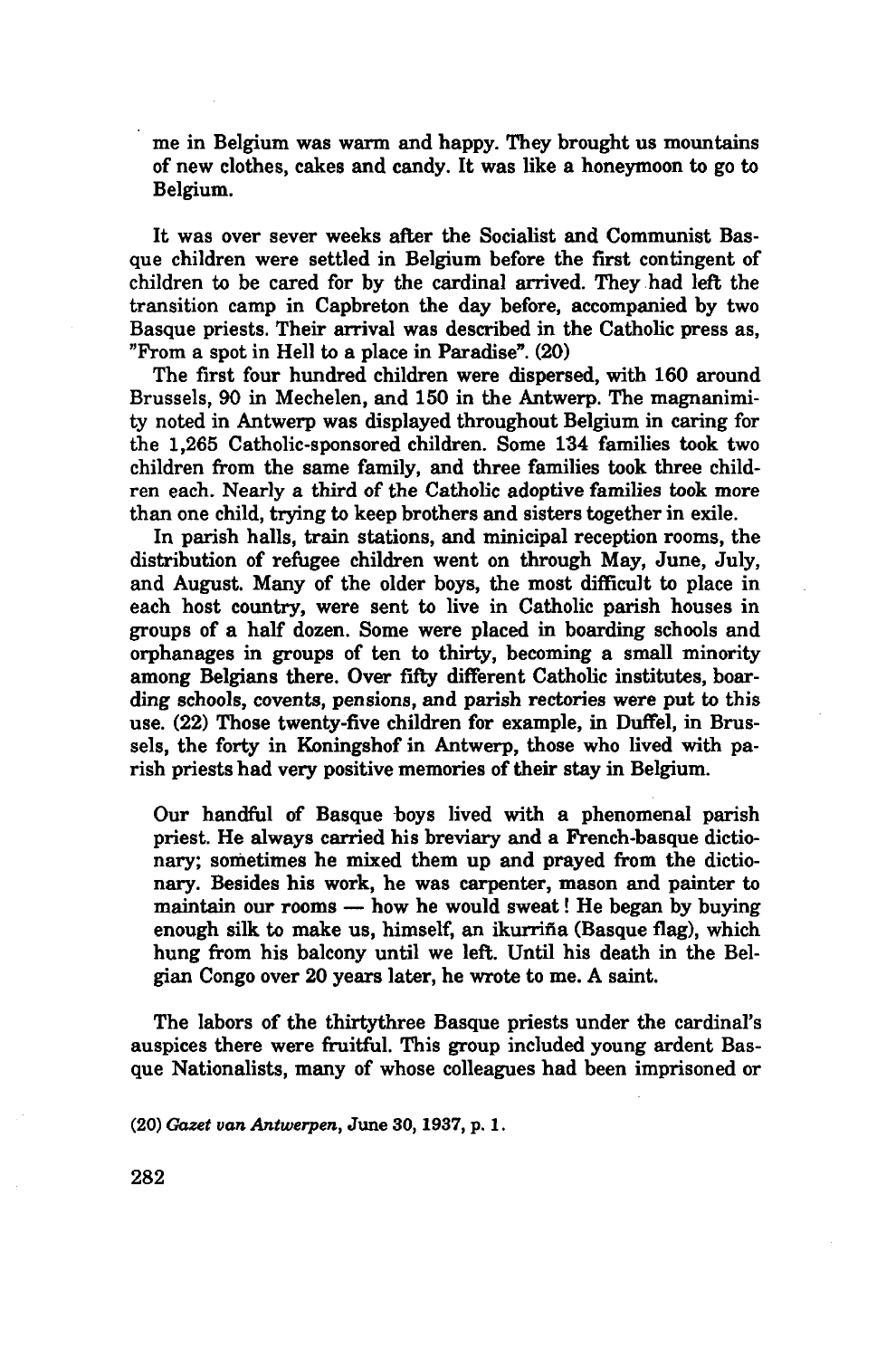shot for their championing of Basque autonomy. This cadre of priests had talented musicians; linguists who prepared Basque-Flemish-French catechisms and dictionaries. Other priests were experts in basque folklore, who would teach and demonstrate the songs, dances and tales of the region, play the Basque flute and drum, and advise on the proper costumes for presentations. There were highly trained educators in the cadre of priests as well, and others renowned for their work with youth in Euzkadi.

A chorus of ninety trained voices was formed by these men to tour Belgium; smaller choral ensembles were formed in each diocese. Many parish events were soon graced with a demonstration of traditional Basque music. The cardinal himself arranged programs for the children under his patronage, bringing many small groups in each diocese together for a day of singing, dancing and music. These young priests were also active in promoting athletic teams and events, particularly soccer. (21)

Nor did the spiritual field lack emphasis. One priest interviewed recalled giving religion classes to over three hundred children in the Brussels area. In a letter written in 1937, he described the system of Catholic boarding schools in each diocese, attended by Basque priests, with other priests visiting the diverse centers of refugee children, each caring for the spiritual needs of about forty children. From this, many hundreds of First Communion rites resulted, including "many from those under Socialist or other auspices". (22)

As part of the cardinal's Basque project, some two dozen young Basque women, trained as teachers, were placed throughout Belgium. One woman, in charge of those working in Brussels,recalls that all were volunteers who received no salary beyond board, room, and small expenses. They visited all the children in adoptive Catholic families. The group under Srta. Carmela's direction visited each family weekly, to teach the children Basque, Spanish, some catechism, while also monitoring each child's adjustment. In spite of these informal lessons, some of the youngest refugees forgot their native language, exposed as they were all day to French or Flemish. There were no books or texts in mother tongues, except for the dictionaries and catechisms. Another assistant in this auxiliary of young women noted the important role of safeguarding each child's happiness in the adoptive family. In a few rare cases, it became ne-

(21) This is based upon interview material with two of the Basque priests sent into exile in Belgium, Don Jesus Orbe and Don Dionisio Oartete, as well as the periodical of the Basque clergy, *Anayak* (St. Jean de Luz, April 1-15,1939, p. 24).

(22) Don Jesus Orbe, interview, Bilbao, 1979.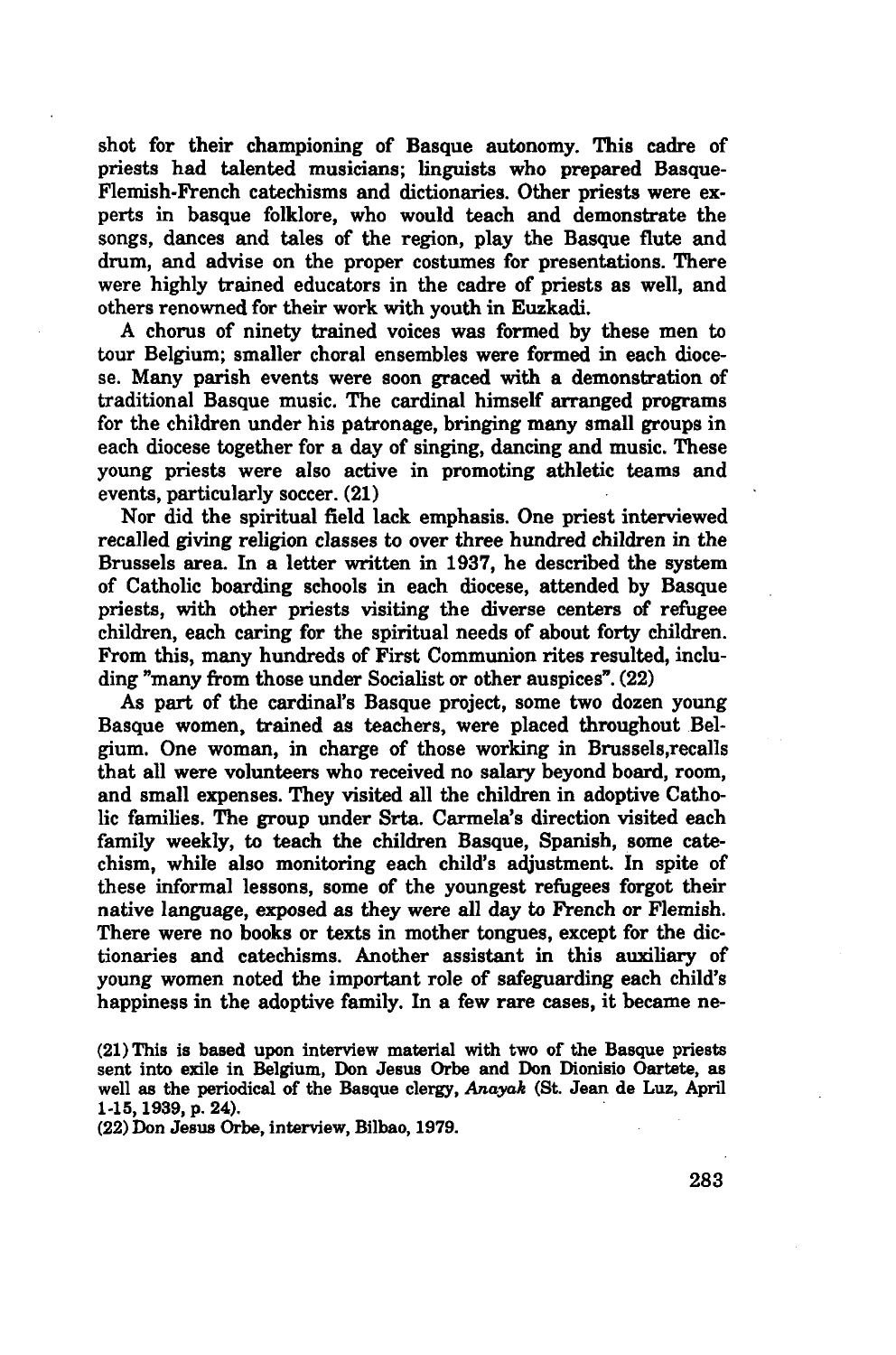cessary to change a child to another, more suitable adoptive home.

### THE FAMILY ALLOWANCE

An advantage enjoyed by the Basque children living in Belgium was that most of their adoptive parents were eligible for a national family allowance dating from 1930. The Socialist Belgian government was unique in providing the subsidy to most of the families caring for a Basque child. Though the official regulations were clear that only when the natural parents were dead, ill, or had "truly abandoned" their child was the allowance to be available, this was interpreted so broadly that funds were disbursed to host families. The Minister of Labor had a lettter distributed in January, 1938, stating :

Families who care for basque children have asked me concerning the Family Allowance. I have answered that families can receive benefit for children who are really abandoned or where their natural parents are absolutely incapable of exercising parental responsibilities. It is probable that the Minister of Social planning may extend the 1930 requirements, given the present troubled situation in Spain. Either the Belgian consul or Spanish authorities can attest to the natural parent's abandonment due to these circumstances. It is thus desirable that the Pay Officer for the allowance expedite this in each area.  $(23)$ 

Overall then, the experiences of the Basque yougsters in Belgium were quite uniformly positive. This fact was highlighted in interviews with refugees who, as children, spent weeks or months in France prior to going to Belgium, or by those who left Belgium to rejoin parents who had fled to France. In every case, the Belgian years were those remembered with the most pleasure.

#### BELGIAN REPATRIATION

Repatriation of Basque children from Belgium did not become the intense political issue characteristic of other host countries, as Great Britain, Denmark, Mexico, and to some extent, France. The Belgian Government left the process of repatriation of its over three thousand young guests entirely in the hands of the five organizations responsible for them. Cardinal Van Roey was the first to begin sending children back to Spain. He responded to the very strong pressure placed by the Pope through Msgr. Antoniutti on the European

(23) Quoted in a letter written by Cardinal Van Roey on November 11, 1938. *Archives of the Archbishop of Malines.*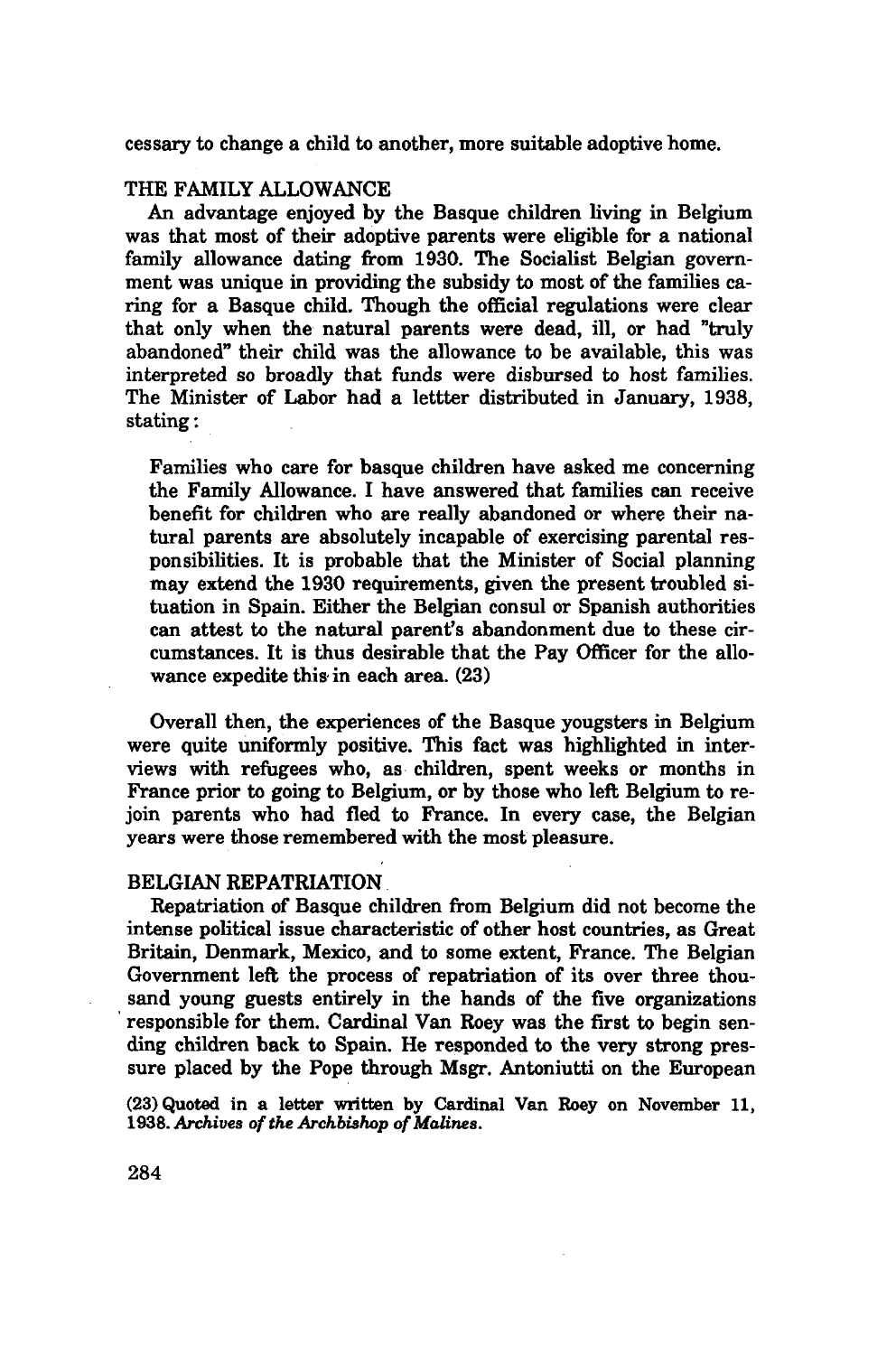Catholic hierarchy to return the refugee children to Franco's Spain, but he did so in a careful manner. He quietly named a Repatriation Commission, headed by Msgr. Janssens. He sent Janssens to Bilbao to confer directly with Msgr. Antoniutti. Near the end of August, 1937, a few weeks after Bilbao fell, Antoniutti and Janssens met to plan the project. In Belgium, shortly after this, the first article appeared in *Le Métropole,* urging immediate repatriation of all Basque children. Heading the article was a poignant drawing pressing for this immediate repatriation. (24)

In Bilbao, Msgr. Janssens brought with him a packet of letters written by children living under Catholic auspices, as well as the list of the 1,265 yougsters in their care, with the names and addresses of their adoptive family or school. He announced to the press that parents should write him if they had lost contact with their children, and suspected they might be in Belgium. (25) The response to this offer was very minimal — few parents wrote or visited him in the new office of Msgr. Antoniutti. Next, Msgr. Janssens gave his list of names to the press, and lists of twenty-five children each were published daily, with instructions to parents to come in and sign reclamation forms for their return. When parents did not come in, the text was changed to read, These expatriate children are begging for news of their parents". (26) Still, parents did not come in. Three contingents of children, totalling just over one hundred repatriations, did arrive over the next few months, but by now the campaign for repatriation had lost its credibility. This was due in large part to a spurious list carried to Belgium by an emissary of Msgr. Antoniutti. Purported to be a list of parental requests for reclamation, it contained countless inaccuracies. The most obvious was a request from the Basque secretary of the Catholic Committee in Mechelen. Her children were with her in Mechelen, and she clearly had not sent a reclamation request from Bilbao. This incident was widely published in the press, appearing even in South America. After this, Cardinal Van Roey required absolute proof in any further requests for repatriation. By the time the war in Spain ended, in the Spring of 1939, only another hundred children had rejoined their parents in Franco's Spain. (27)

In mid-1939, after the fall of the Spanish Republic, as the threat of the hostilities which became the Second World War intensified,

(25) *Gaceta del Norte.* September **1,**1937, p. **1.**

(27) *Memoria,* Junta de Protección de Menores (Bilbao, 1937) Archives de la Diputaciónde Bilbao, pp. 118-122.

<sup>(24)</sup> *La Metropole.* August 25,1937, p. 1.

<sup>(26)</sup> *Ibid,* September 21,1937, p. 1.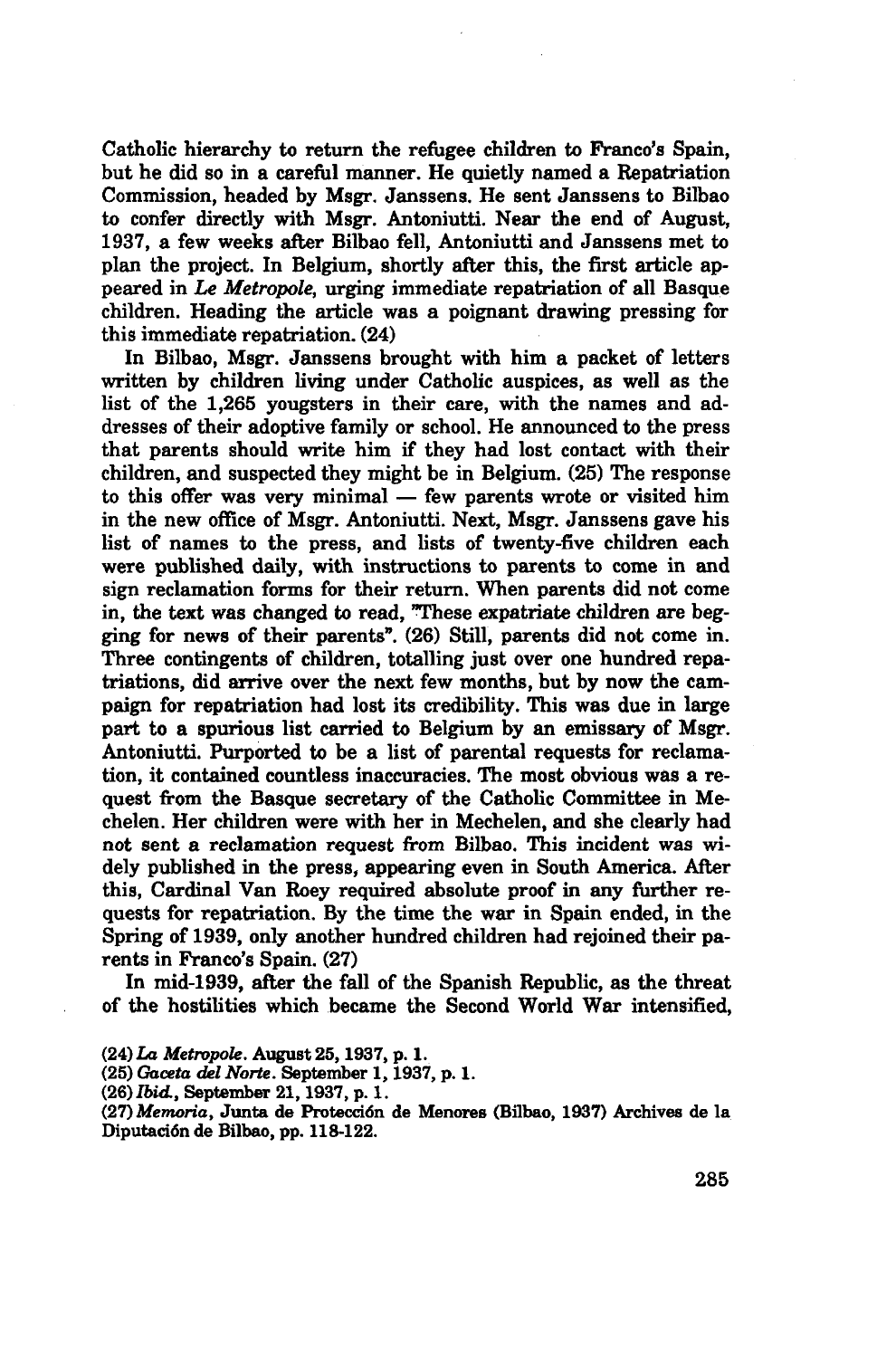the Belgian goverment began to consider the future safety of the more than twenty-seven hundred children who had been there for most of two years. A neutral government commission was set up to activate the repatriation process by alerting adoptive parents throughout Belgium of the urgency of the situation. Parents still living in Spain were notified, and invited to request return of their children. The Spanish consul in Brussels was enlisted, and a series of expeditions was planned and organized. (28)

The first group in 1939 was scheduled to leave the port of Antwerp by the end of April, with expenses paid by the Belgian government. The International Red Cross facilitated the process by arranging the notification of parents in Spain of the arrival day of their children. Those whose parents were themselves refugees in Prance were provided with the requisite temporary visas. (29) It appears from interviews that some children were returned to Spain who had no parents to receive them, and that the French government gave no cooperation in assisting those children whose parents had gone on to South America after stays in France. When The Second World War began, in November of 1939, some seven hundred Basque children still remained in Belgium.

An interesting historical footnote is that President-in Exile Jose Antonio Aguirre arrived clandestinely in Brussels as the last of the expeditions of children were leaving, in mid-1940. He was fleeing the Nazi occupation of France which has caught the Basque Government by surprise. According to several Basques interviewed, he was hidden in a Jesuit school, which had earlier housed Basque children. Later, he was sent on to Antwerp, where he was able to arrange false papers and to alter his appearance with a mustache and glasses. He and his family found eventual sanctuary in South America.

To sum up, the Basque children sent to Belgium enjoyed a generally halcyonic expatriation. Fewer than one-sixth had returned before mid-1939, so that most had at least two years of peace and good care. The granting of the Family Allowance to adoptive parents prevented the extended stays of the refugees from becoming an economic burden. The quiet political pressure the cardinal used for the refugee's welfare was augmented by the leftist political parties. This cooperation was unique to Belgium.

After the Second World War, more refugee children were repatriated. Others, now old enough to leave as adults, emigrated to Mexico,

<sup>(28)</sup> According to a letter from the Balgian Foreign Minister to President José Antonio Aguirre, March 23, 1939. Basque Government in Exile Archives.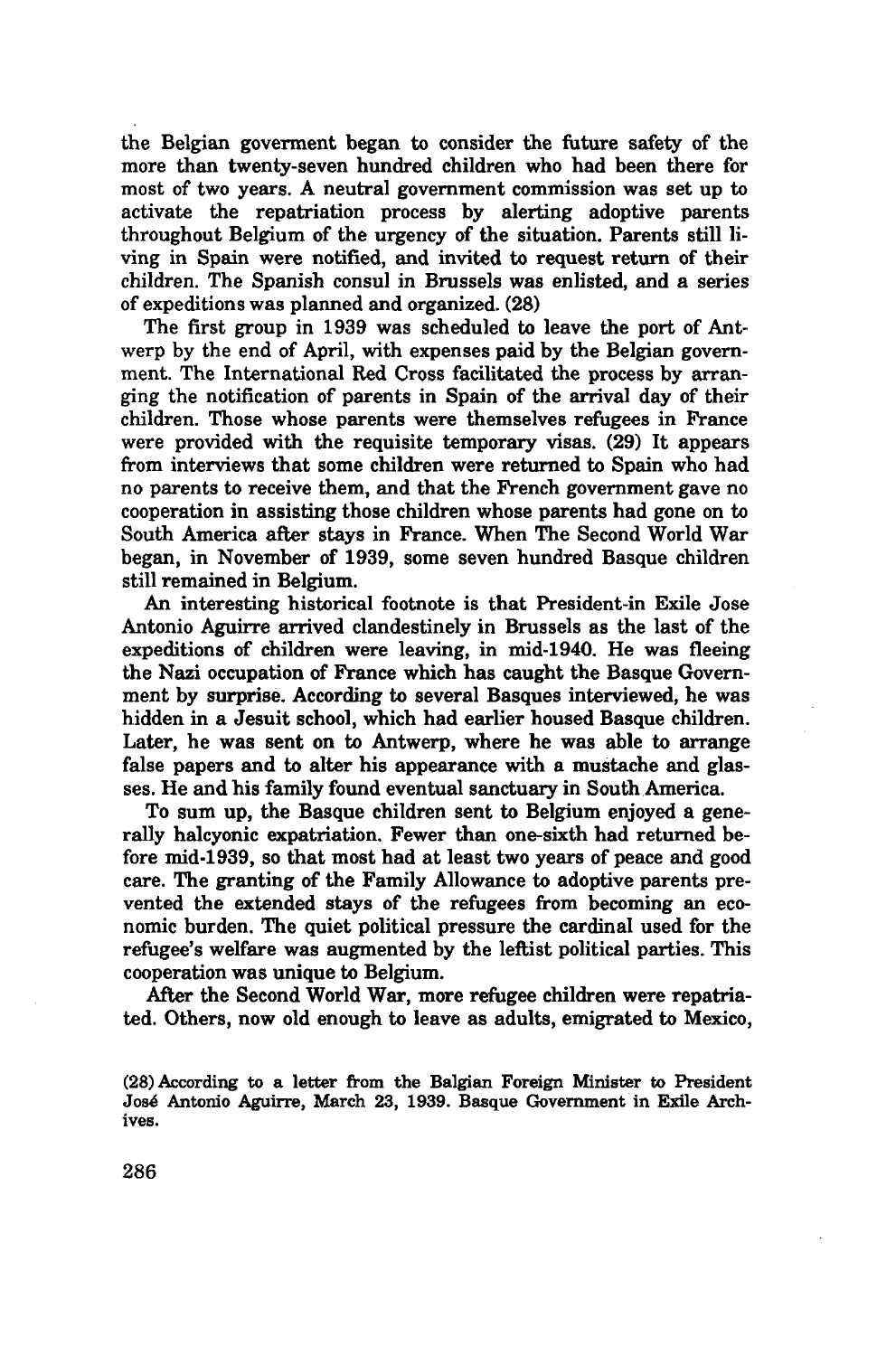Venezula, or Argentina to join relatives already there. Fewer than one hundred stayed on in Belgium. Of this small group, several were youg girls, who were virtually adopted by the adults in their foster homes, where they had been cared for for several years. In most cases, these adoptive parents were childless themselves, and were able to provide a very comfortable life for the child, certainly when compared to that of the real parents in Spain. By now, also, a number of the Basque children who had been twelve or older when they arrived had married Belgian men and women. All their schooling they had in the state or Catholic schools, side by side with Belgians.

One family of nine children, three of whom were evacuated to Belgium in 1937, is illustrative of the common experience of those who stayed on in their host country. By 1950, the father had completed his prison sentence in Spain, and the parents and younger children rejoined their three sons, by now in their mid-twenties, in Belgium. Simply by dint of hard work and taking advantage of whatever education they could manage while working, all the children have achieved success. The boys are now university professors, administrators of Catholic education, engineers, end legal heads of important corporations. Some have married Belgian women, yet most of their children have Basque names. The eldest son of this family has kept up a relationship with all the Basque refugee children who stayed on, perhaps fifty at this point.

In sharp contrast, many of the children returned to Spain came home to trauma. Three of the twenty-one interviewed noted that their fathers had been shot in prison, as had the uncle of another, or killed in battle. Another four had fathers in prison; one had a brother in a concentration camp. Two others had either a father or mother in exile. In all, nine of the twenty-one came home to find a parent dead, in prison, or in exile. In many cases, their homes and farms had been confiscated by the new government of General Franco. They were discrimintated against in their education for having been expatriates, and some kinds of employment were closed to them, as many fell under Franco's "Decree of Responsibility", with "criminal responsibility" for having impeded the Insurgent cause. Many described their return from Belgium as "going from Paradise to an Inferno".

Overall, what came through clearly in the interviews with over one hundred Basques who had been refugees as children was that those sent into Belgium had enjoyed the finest care and treatment. This fact was widely known among the international community of refugees. Even in Mexico, refugees interviewed were familiar with